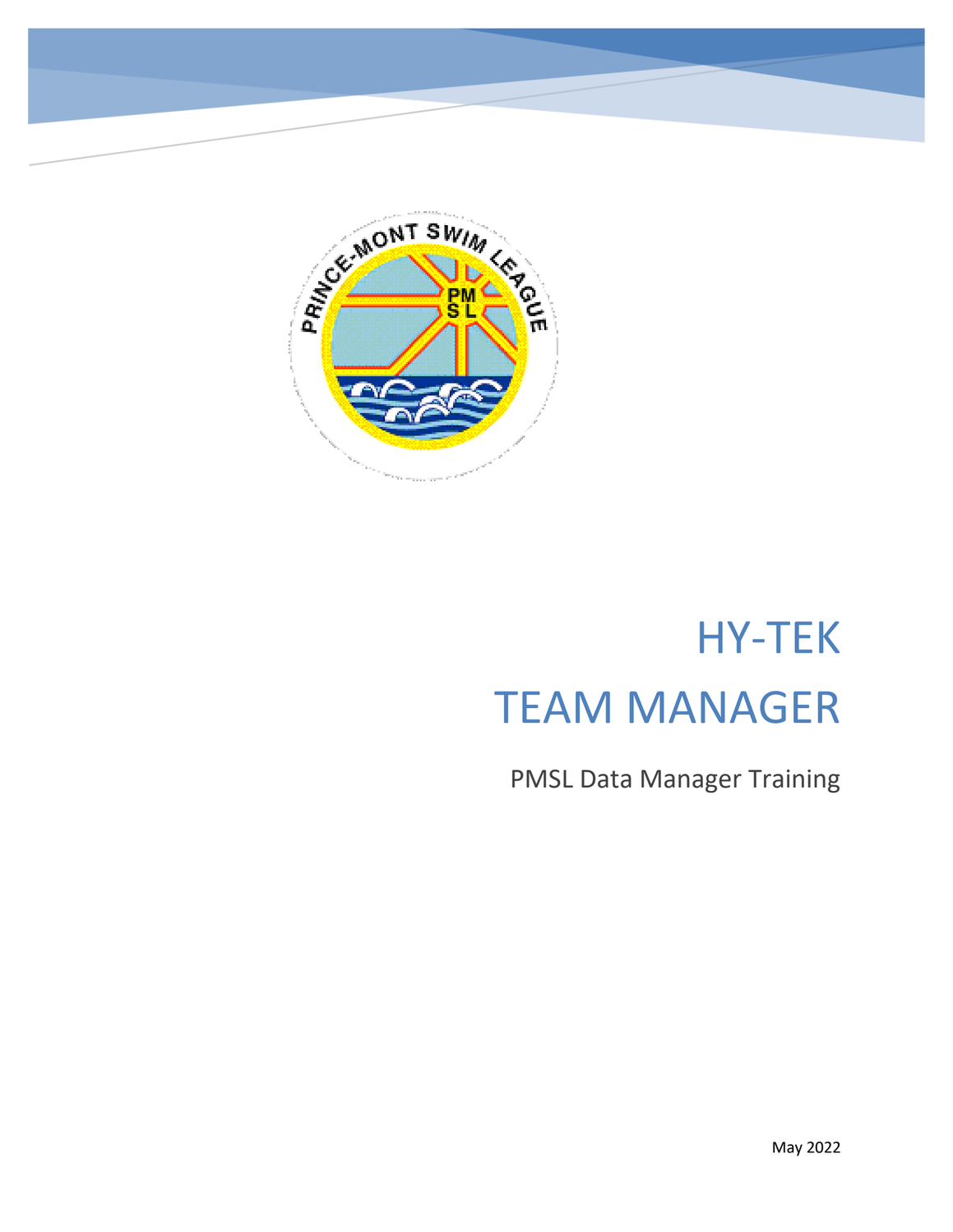# Contents

| 1.  |  |  |
|-----|--|--|
| 2.  |  |  |
| 3.  |  |  |
| 4.  |  |  |
| 5.  |  |  |
| 6.  |  |  |
| 7.  |  |  |
| 8.  |  |  |
| 9.  |  |  |
| 10. |  |  |
| 11. |  |  |
| 12. |  |  |
| 13. |  |  |
|     |  |  |
| 1.  |  |  |
| 2.  |  |  |
| 3.  |  |  |
|     |  |  |
| 1.  |  |  |
| 2.  |  |  |
| 3.  |  |  |
| 4.  |  |  |
| 5.  |  |  |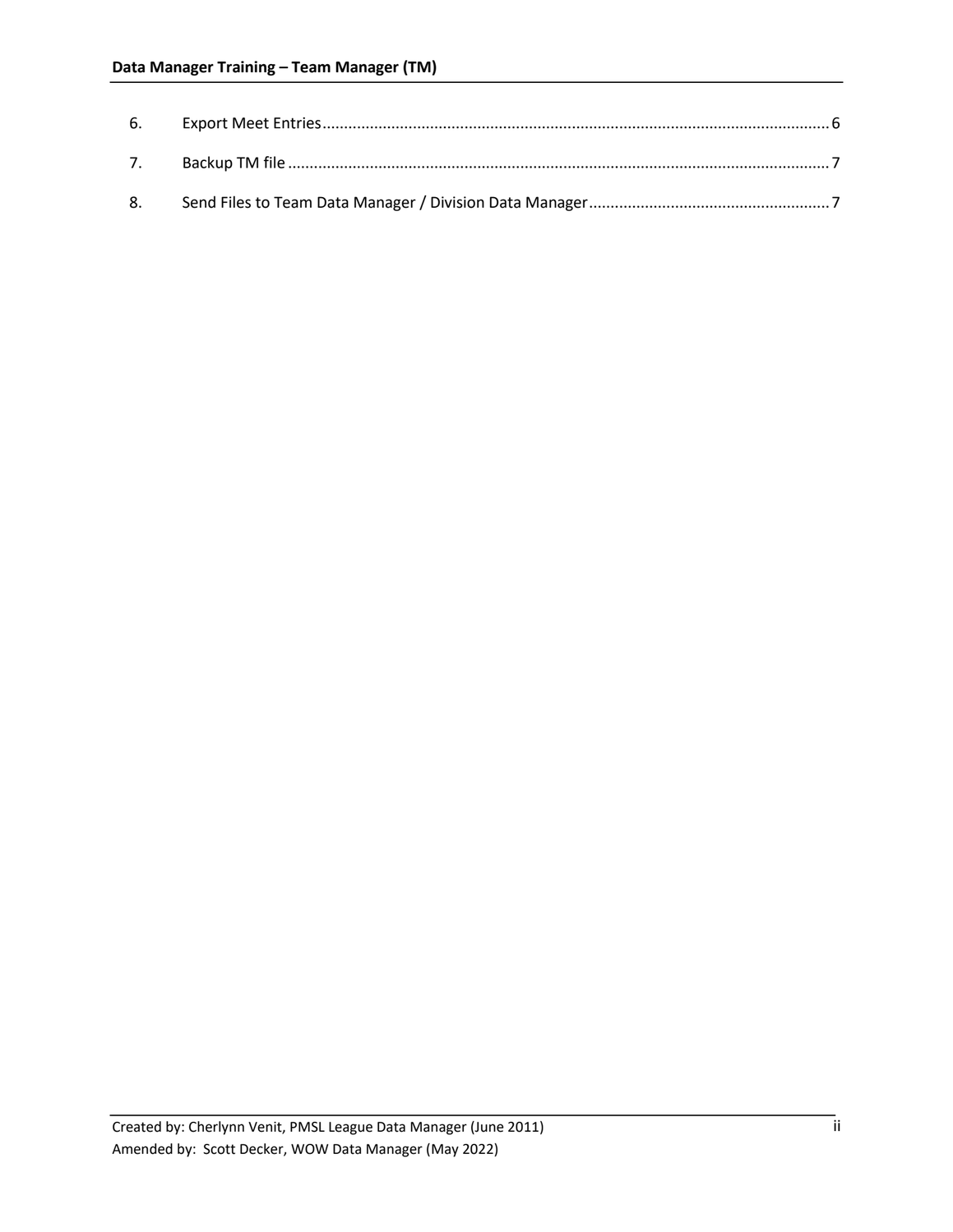#### <span id="page-3-0"></span>**Preparing for the Swimming Season**

#### Launch TM

- <span id="page-3-1"></span>1. Create New Database
	- a. Choose Open/New
	- b. Navigate to the location where you want to save your database
	- c. Enter Filename (e.g., PMSL2022) and click Open
	- d. Set System Preferences:
		- i. Gender Designations = Boys/Girls
		- ii. Default Team Registration = OTH
		- iii. Default Team Type = AGE
		- iv. Default Country = USA
			- (a pop-up window will appear, click OK)
		- v. Default LSC = Leave blank
		- vi. Meet Age-Up Date =  $5/31/2022$  (current year)
		- vii. System Age-Up Date = 5/31/2022 (current year)
		- viii. Click OK
- <span id="page-3-2"></span>2. Import Meet Events
	- a. Choose File/Import/Meet Events
	- b. Navigate to the location of the file provided by the league (e.g., Meet Events-Team Away @ Team Home-11Jun2022-001)
	- c. Select the file and click Open
	- d. Click OK
	- e. Select the file and click Open
	- f. Click OK twice
	- g. Fill out the \*required information on the Meet Information tab
	- h. Select the Eligibility Rules tab check to ensure the meet eligibility date is the same as the "age up date" (5/31 of the current year)
		- Note: **For time trials**, use times since first dual meet of previous year. To do so, Check the Use Times Since box and enter the date of the first meet from last season.
		- Note: **For Divisional meet**, check the USE Times Since box and enter the date of the first meet for the current season.
	- i. Click Save
	- j. Repeat the above steps for each PMSL meet

#### <span id="page-3-3"></span>3. Copy Meet Events

(alternate method, after the meet events file has been imported at least once)

- a. Choose Meets
- b. Click Add and fill out the \*required information on the Meet Information tab
- c. Select the Eligibility Rules tab check to ensure the meet eligibility date is the same as the "age up date" (5/31 of the current year)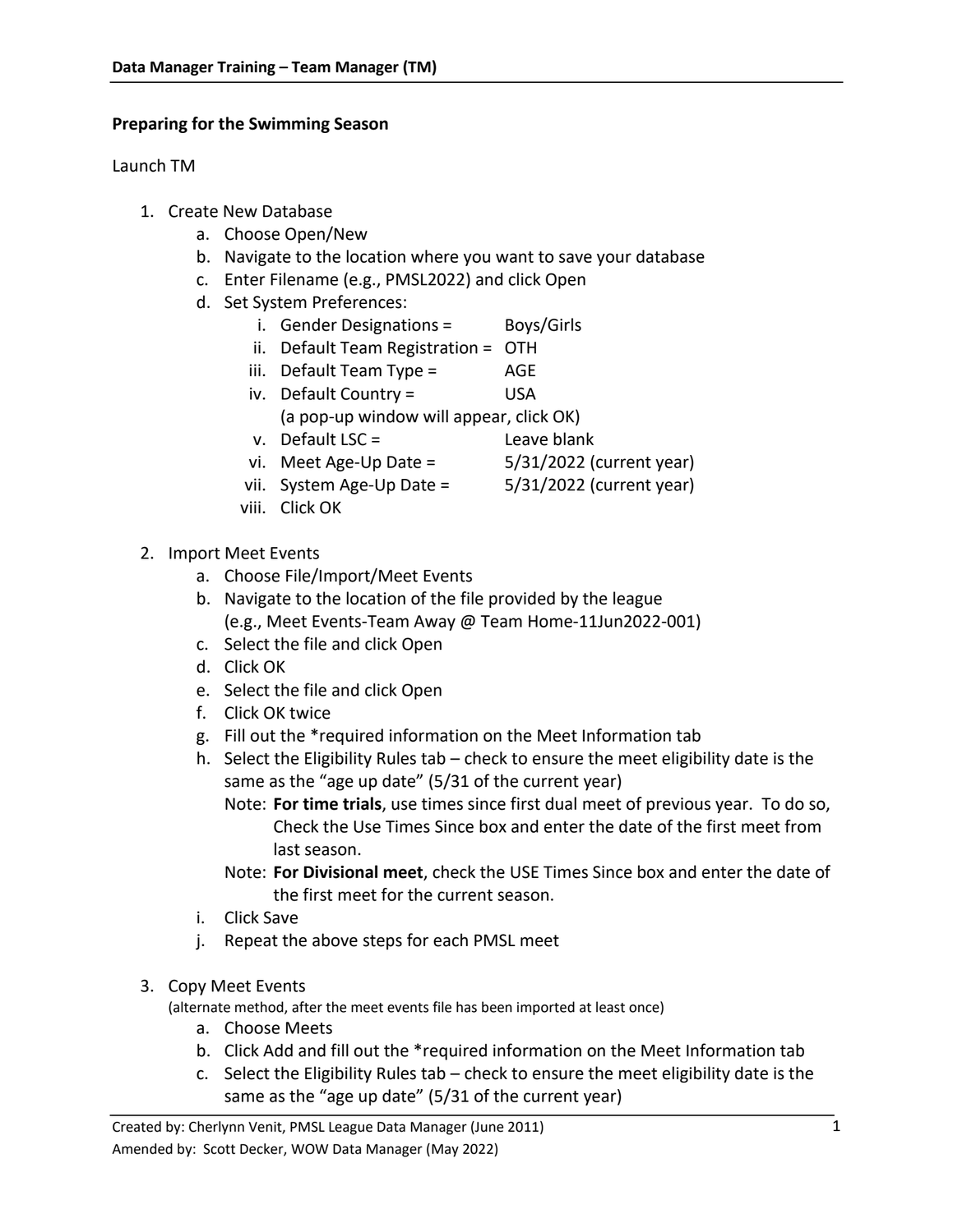- Note: **For time trials**, use times since first dual meet of previous year. To do so, Check the Use Times Since box and enter the date of the first meet from last season.
- Note: **For Divisional meet**, check the USE Times Since box and enter the date of the first meet for the current season.
- d. Click Save
- e. With the new meet highlighted, select Events (opens a blank events list)
- f. Select Copy Events
- g. Select the meet you wish to copy from the pulldown menu
- h. Choose the All Events and Entry Events radio buttons
- i. Click OK
- <span id="page-4-0"></span>4. Edit Meets

(to modify teams/location and pool specifications)

- a. Choose Meets
- b. Double Click on the first meet
- c. Update the Meet name to reflect teams swimming, e.g., KSC @WA
- d. Type in Location of the meet
- e. Check the course to make sure it reflects "S" for SC Meters if swimming in a Meter pool or "Y" if swimming in a Yards pool
- f. Select the Eligibility Rules tab check to ensure the meet eligibility date is the same as the "age up date" (5/31 of the current year)
	- Note: **For time trials**, use times since first dual meet of previous year. To do so, Check the Use Times Since box and enter the date of the first meet from last season.
	- Note: **For Divisional meet**, check the USE Times Since box and enter the date of the first meet for the current season.
- g. Click Save

#### <span id="page-4-1"></span>5. Import Athletes

(from last year's TM file)

- a. File/Import/Athletes Roster
- b. Choose roster, click Open and OK
- c. Highlight HFILE001.HY3 and click Open
- d. Click OK twice and close

#### <span id="page-4-2"></span>6. Export Athlete Best Times

(optional step: download last year's best times to provide 'seed' times for Time Trials)

- a. File/Export/Best Times
- b. Select location to save export file to (e.g. Desktop)
- c. Enter "Best Times Since" date (usually the first dual meet from previous year)
- d. Select the "Use Since Date" check box
- e. For specific course select "SCM"
- f. Select the "Export Relays" check box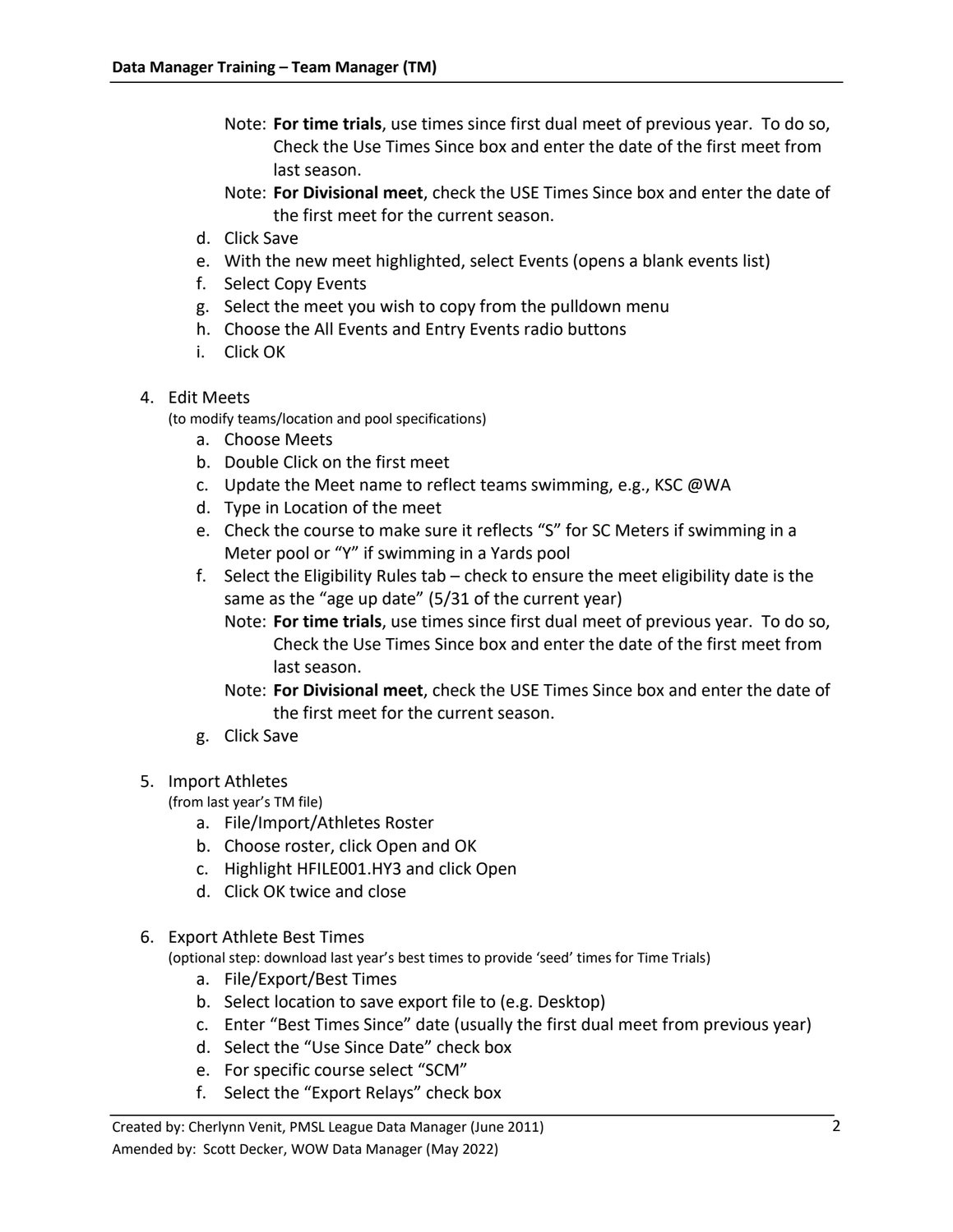- g. Select Team from the pulldown menu
- h. Deselect the "Include Swimmers with No Results" check box
- i. Click OK twice and close
- <span id="page-5-0"></span>7. Import Athlete Best Times

(optional step: upload last year's best times to provide 'seed' times for Time Trials)

- a. File/Import/Meet Results
- b. Choose roster, click Open and OK
- c. Highlight HFILE001.HY3 and click Open
- d. Select the "Use From Date" check box
- e. Enter the date of the first dual meet from last year
- f. Select the "All Courses" radio button
- g. Click OK and close
- <span id="page-5-1"></span>8. Update Coach(es)

(to reflect this year's coaching staff)

- a. Click Teams
- b. Click on Team Name
- c. Select Coaches on Toolbar at top of screen
- d. Add/Update/Delete specific information for each coach listed
- e. Click OK
- <span id="page-5-2"></span>9. Age-up Athletes
	- a. Choose Set-up/Age Up Athletes
	- b. Confirm the age-up date conforms with PMSL league rules
	- c. Click Yes

## <span id="page-5-3"></span>10. Add New Athletes

- a. Choose Athletes/Add
- b. Type in all required information and click OK
- c. Click cancel when all new athletes have been added
- <span id="page-5-4"></span>11. Merge Duplicate Athletes

(optional step: combine data records for the same athlete – not a common occurrence)

- a. Choose Athletes
- b. Choose Team from the pull-down menu
- c. Check the "show inactive swimmers" box
- d. Click & Hold over the swimmer's name (the swimmer's record will turn blue and the cursor will turn into an index finger)
- e. Drag the "index finger" over the second instance of the swimmer's name Click Yes to confirm (removes entries for this swimmer from future meets) (**WARNING** – this combines data for both swimmers into one record)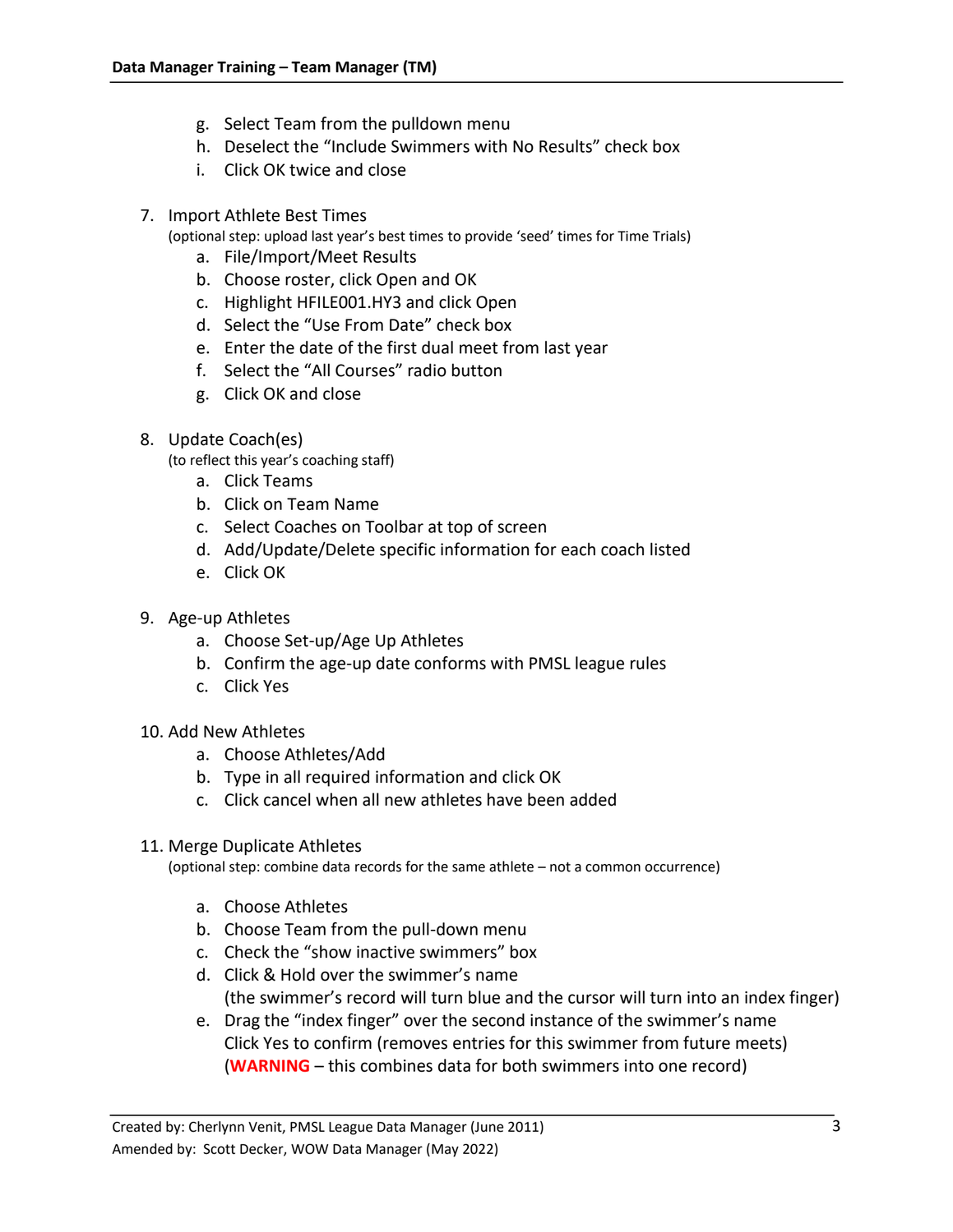<span id="page-6-0"></span>12. Inactivate Athletes

(Hide – but not delete - athletes on the team roster who are not actively swimming.)

- a. Choose Athletes
- b. Choose Team from the pull-down menu
- c. Check the "show inactive swimmers" box
- d. Highlight swimmer name
- e. Check the box in the "Inact" column
- f. Click Yes to confirm (removes entries for this swimmer from future meets)
- <span id="page-6-1"></span>13. Delete Athletes

(swimmers who have "aged-out" or are not expected to return)

- a. Choose Athletes
- b. Choose Team from the pull-down menu
- c. Check the "show inactive swimmers" box
- d. Highlight swimmer name
- e. Choose Delete
- f. Click Yes to confirm (removes entries for this swimmer from future meets) (**WARNING** – this removes athlete & all associated results from the database)

#### <span id="page-6-2"></span>**Uploading Results from the Last Meet**

#### Launch TM

- <span id="page-6-3"></span>1. Import Meet Results
	- a. Choose File/Import/Meet Results
	- b. Highlight the correct file, click Open and OK
	- c. Highlight the meet again and click Open
	- d. Choose Add New Teams/Athletes
	- e. You can choose to import only your team by filling in the One Team field Same Meet Caution: You should see a pop-up window identifying a current meet within TM as having the same information as the meet results you are importing. If you would like to treat the two meets as one, Click Yes.
	- f. Click Close
- <span id="page-6-4"></span>2. Import Records file

(when notified by the Data Manager (DM) that new record(s) have been set)

- a. Chose Records > Import Records
- b. Navigate to the location where the new records file is located
- c. Select the new records file
- d. Click Open
- e. Click OK
- f. Click Yes to confirm overwrite of existing records file
- g. Click OK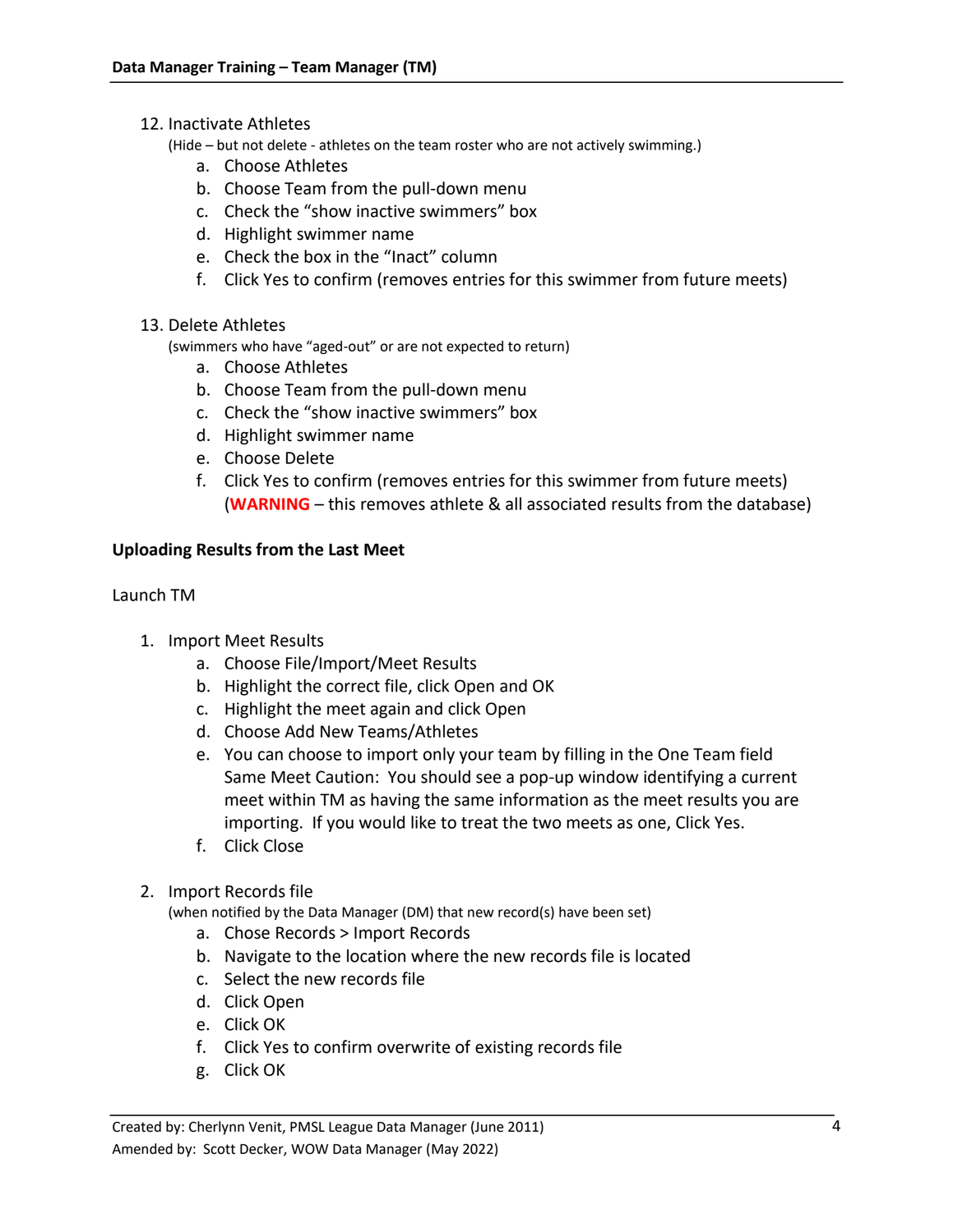- <span id="page-7-0"></span>3. Backup TM file
	- a. File/Backup
	- b. Choose location to store the back-up
	- c. Enter comment (e.g., Week 1 results)
	- d. Click OK
	- e. Click Yes to confirm location
	- f. Click OK

### <span id="page-7-1"></span>**Preparing for the Upcoming Meet**

Launch TM

- <span id="page-7-2"></span>1. Enter Line-ups
	- a. Choose Meets
	- b. Highlight the meet for the line-up
	- c. Choose Entries can do either by name or event
	- d. Fill in Swim for Team and Team field
	- e. Highlight event to be entered
	- f. For individual events:
		- i. Check mark box under ENTRD for swimmers to be entered in the event
		- ii. Check Show Swim up Athletes if a swimmer is swimming up an age group
	- g. For relay events:
		- i. Highlight event to be entered
		- ii. Choose new relay for each relay team in the event A, B, C, etc.
		- iii. You can leave names blank since this can be decided at the meet.
- <span id="page-7-3"></span>2. Team Roster Report (view / print / save)
	- a. Choose Reports > Administrative Reports > Athletes
	- b. In the Group Filters area, select team from the pull-down menu
	- c. In the Sort by area, select "Name"
	- d. Choose Create Report
	- e. Click the Disk icon to save the entries report as a .pdf file
		- i. Click OK twice
		- ii. Choose location to save file (e.g., the meet folder)
		- iii. Name the file "Team Athlete Roster-date"
		- iv. Click Save
	- f. Click the Printer icon to print a paper copy
	- g. Click Close to return to report window
- <span id="page-7-4"></span>3. Export Team Roster
	- a. Choose File > Export > Athletes/Teams
	- b. Choose location to save file and Team Name (can use pull-down menu)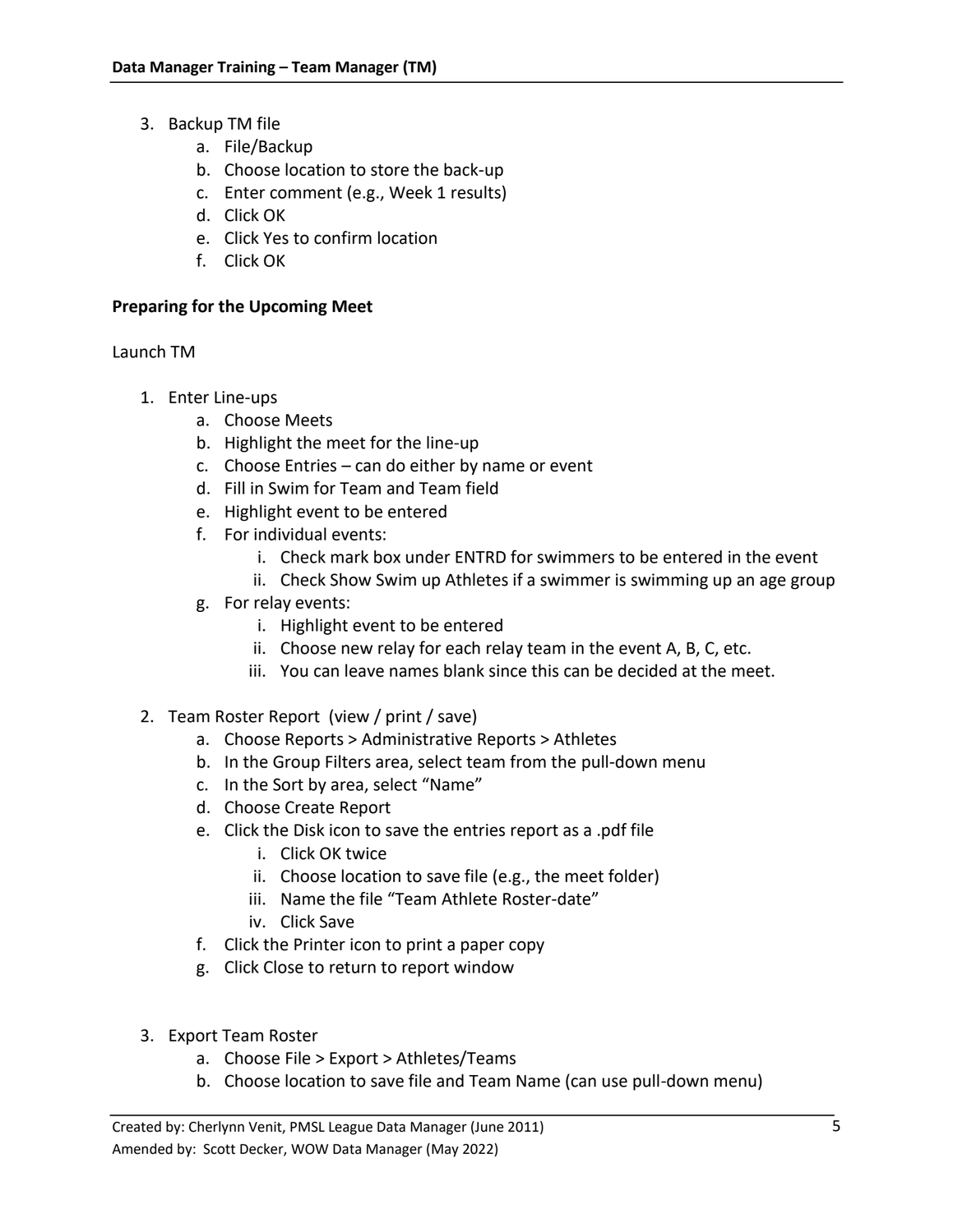- c. In the Athletes Export Filters area, choose Team from the pull-down menu
- d. Click OK twice and close
- <span id="page-8-0"></span>4. Meet Entries Report (view / print / save)
	- a. Choose Reports > Meet Reports > Meet Entries
	- b. Select meet from the pull-down menu
	- c. Select team from the pull-down menu
	- d. In the Event Filters area, select "Individual and Relays"
	- e. In the Sort By area, select "Meet Event Number"
	- f. Check the "Keep Athletes/Events together" box
	- g. Choose Create Report
	- h. Click the Disk icon to save the report as a .pdf file
		- i. Click OK twice
		- ii. Choose location to save file (e.g., the meet folder)
		- iii. Name the file "Team Meet Entries-Week # Team @ Team-date" (e.g., WA entries-week 1-WA@WOW-20220518)
		- iv. Click Save
	- i. Click the Printer icon to print a paper copy
	- j. Click Close to return to report window
- <span id="page-8-1"></span>5. Swimmers Not Entered Report (view / print / save)
	- a. Choose Reports > Meet Reports > Swimmers Not Entered in Meet
	- b. Select Meet from the pull-down menu
	- c. Select Team from the pull-down menu
	- d. Choose Create Report
	- e. Click the Disk icon to save the report as a .pdf file
		- i. Click OK twice
		- ii. Choose location to save file (e.g., the meet folder)
		- v. Name the file "Team Swimmers Not Entered-Week #-Team @ Teamdate"
			- (e.g., WA swimmers not entered-week 1-WA@WOW-20220518)
		- iii. Click Save
	- f. Click the Printer icon to print a paper copy
	- g. Click Close to return to report window
- <span id="page-8-2"></span>6. Export Meet Entries
	- a. Choose File > Export > Meet Entries
	- b. Choose location to save file (e.g., the meet folder)
	- c. Select Meet from the pull-down menu
	- d. Check the "Export Relays" box
	- e. Click OK twice and close